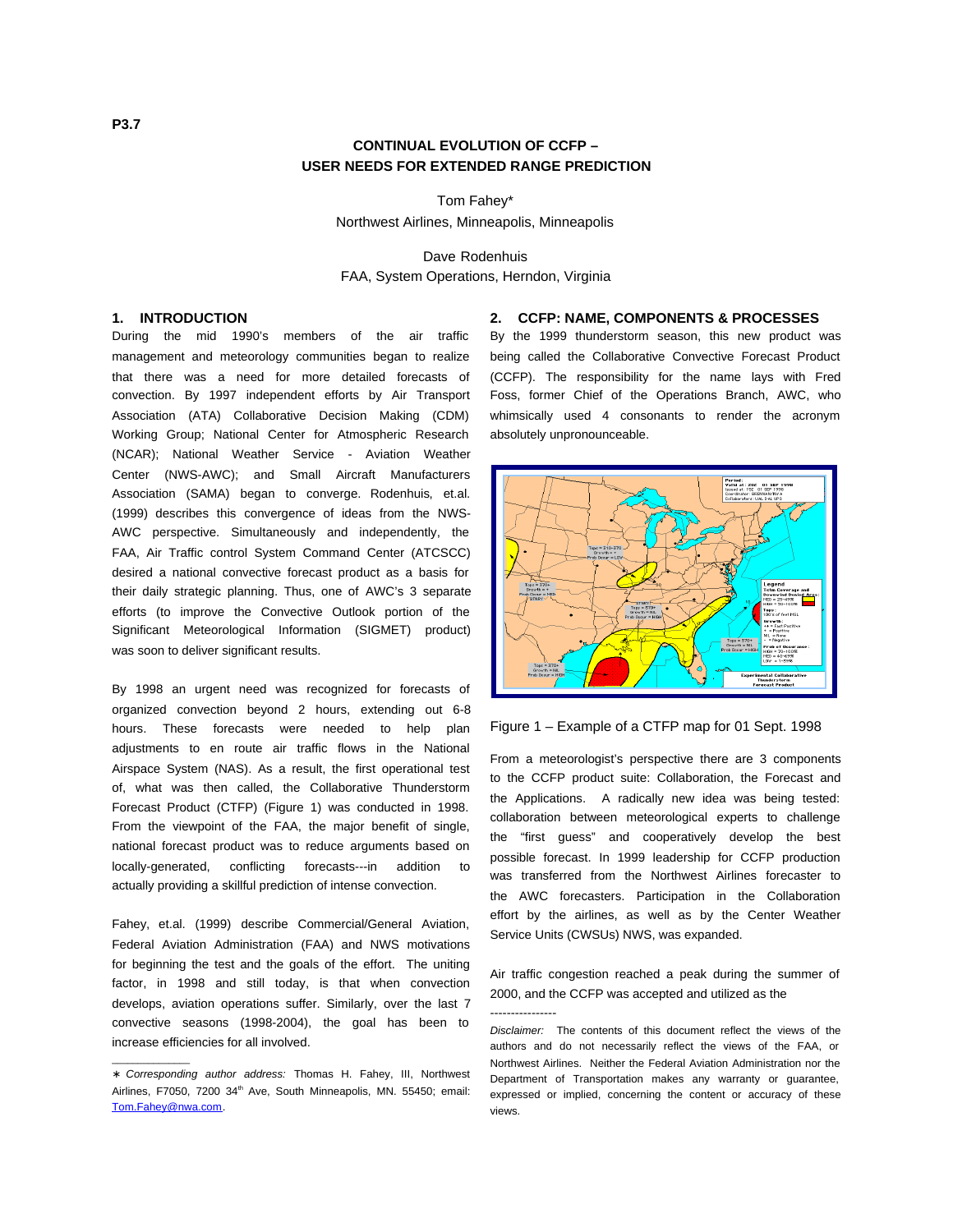cornerstone weather product for traffic flow management (TFM); (Hudson and Foss, 2002). However, it was quite another matter to make successful decisions to reroute air traffic when the forecast was so uncertain, imprecise, and sometimes, inconsistent. A plausible argument is made by Evans (2002) that a fraction of the delays during that year were caused by improper application of the CCFP forecast, as well as because of an impediment of the convection itself.

From another perspective it could be said that there are two processes resulting in two different products:  $1<sup>st</sup>$ , production of the forecast product by the meteorology community and 2<sup>nd,</sup> application of the information by the air traffic management community at the FAA and at aircraft operator facilities during the development of a strategic plan for air traffic flow (See Table 1). In the later case it was necessary to inform traffic managers on the practical meaning of the forecast product without reference to meteorological concepts.

| <b>PROCESS</b> | <b>RESPONSIBLE</b>                                    | $\Rightarrow$ PRODUCT |
|----------------|-------------------------------------------------------|-----------------------|
|                | Collaboration Producers/Meteorologists => Forecast    |                       |
| Application    | Users/Air Traffic Mgr.'s $\Rightarrow$ Strategic Plan |                       |

Table 1. Successful CCFP concept

Thus, it is important to recognize that a successful CCFP requires both of the two processes producing both of the two products.

#### **3. WEATHER PRODUCTS FOR ATC**

The development of extended range forecasts for use in Traffic Flow Management (TFM) is distinct from the traditional development of short-range (tactical) products for use by Air Traffic Control (ATC). Because of the need for precision by ATC in the separation of air traffic, there is a corresponding desire for precision in the weather forecast, in particular, for convection. This can only be achieved by the use of current observations and/or short-range forecasts based on very recent observations; i.e., "nowcasting". In this regard in the past, the national coverage of the NWS network of Weather Surveillance Radar – 1988 Doppler (WSR-88D, also called NEXRAD (NEXt generation RADar)) has been the cornerstone for ATC and nowcasting efforts involved only extrapolation of current observed features.

Two weather forecast products that are now operational and were developed using in part, WSR-88D radar data mosaics, are the National Convective Weather Product (NCWF), (Megenhardt and Mueller, 2002) and the Terminal Convective Weather Forecast (TCWF), (Dupree, et.al. 2002). They are part of the NWS-AWC and ITWS suite of

products respectively. Nowcasting has now come to imply not only extrapolation but also includes efforts to anticipate initiation, growth and dissipation of storms (Mueller, et al., 2002).

Rather recently (Evans, et.al. 2002), the automated forecast technology of the TCWF has been adapted for the Corridor Integrated Weather System (CIWS). However, the skill of CIWS's Regional Convective Weather Forecast (RCWF) falls off rapidly after approximately 30 minutes (Boldi, et al., 2002), since this is the lifetime of a convective cell.

In contrast, the CCFP covers the extended range (2-6 hours) and are produced manually. Meteorologists representing the AWC, CWSU's and commercial airlines are expected to utilize their knowledge of physical principles, atmospheric structure and stability, numerical weather model output, as well as subjective experience to create a forecast. The skill does not fall off rapidly; it is already modest, but this skill is sustained, approximately, over the range of lead times being used (Mahoney, et. al., 2004).

Evans (2002) has emphasized that strategic forecasts cannot be used alone. A traffic manager who perfectly applies a perfect forecast in the extended time range, will still perform "tactical adjustment" of air traffic around inevitable obstacles of weather and conflicts with aircraft. Therefore the existence of distinct time scales for strategic planning, tactical adjustment, and reactive-tactics require applications and procedures that integrate different information that each product provides. Notice that it is not the products by themselves that need integration.

#### **4. EXTENDED RANGE PREDICTION FOR TFM**

The development of a new weather forecast product for the extended range (2-6 hours) became necessary only because "tactical adjustment" proved to be an unsuccessful strategy when the NAS operates at near capacity. Weather forecasts for convection were needed that would support strategic planning and traffic flow management. The CCFP is the first implementation of a weather forecast to meet that objective. Subsequently, other methodologies will follow, but they will have to surpass the standards for skill (accuracy, precision, and reliability) that has been established by CCFP.

The development of CCFP started with only an idea (Rodenhuis, et.al., 1999)—without budget or personnel. How did this product attract the attention, resources and users that would support evolution? Can these concepts be applied to other projects?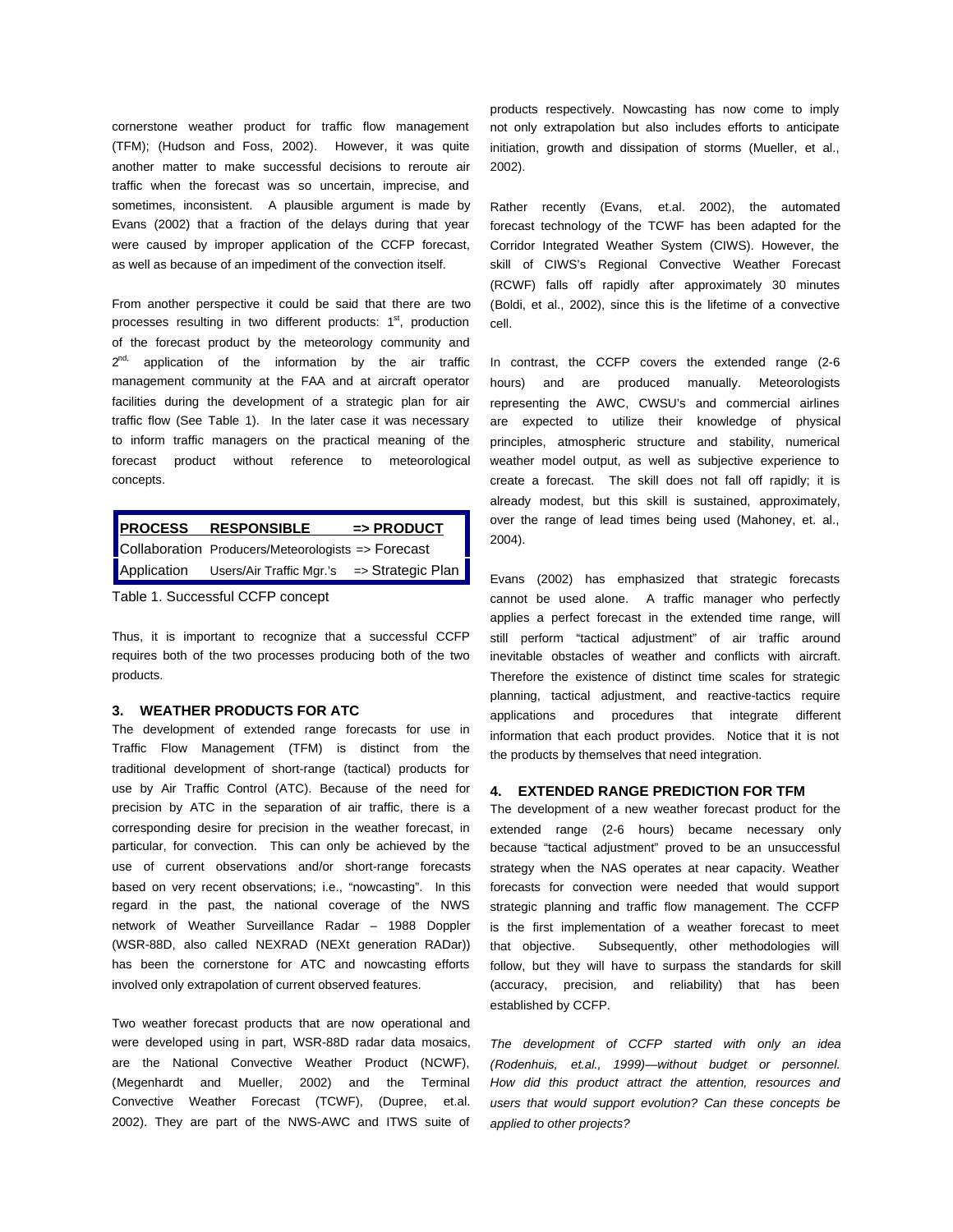# **4.1 A Program of Attraction**

With the knowledge that we could not attract resources simply with ideas and proposals, a strategy was chosen: to build a program of attraction. That is, we were convinced that doing good work that serves the needs of specific users would attract resources.

## **4.2 Rapid Prototyping**

From our experience, grand plans are not rewarded, and federal initiatives are not funded. Rather than form a committee, we organized a small Task Force and made a commitment to rapid prototyping (Rodenhuis, et.al., 1999).

## **4.3 Collaborative Forecasting**

The traditional development of a weather forecast depends on individual insight and experience of a high priest of meteorology—the forecaster. Quite often the name of the forecaster indicates that professional ownership, much like a piece of art. However, in developing the CCFP forecast we had to bridge both commercial and federal forecast expertise—they are all Producers. For the first time a collaborated forecast was designed (Fahey, et.al., 1999). This forecast is not the average of many contributions; it is the best forecast that the AWC forecasters can make, and they have to defend their choices.

#### **4.4 Forecast and Applications**

Even under hypothetical conditions when a forecast that is agreeable to all the meteorological Producers, the value of the forecast, as well as the skill is of paramount importance. This is not just a problem for the Users to solve. For the CCFP we are equally committed to developing a concept of use for the application of the weather forecast, as we are to doing the forecast itself. From the meteorologist's perspective, the CCFP has 3 components: collaboration, the forecasts, and applications.

#### **4.5 Training**

Anyone who is part of the community who flies or supports aviation understands the value of training. However, compared to ATC, traffic flow management (TFM) is a relatively new concept that requires knowledge of weather forecasting as well as flight dispatching or TFM. Furthermore, the traditional training for weather forecasters does not include anything about ATC or TFM. For these reasons, the concept of use is required on which to build a repetitive training with professional standards.

#### **4.6 Verification and Evaluation**

On principle, a professional forecaster is distinguished from speculators by committing to verification of the forecast. Furthermore, verification is an essential element for making improvements in methodology or discovering new details. Beyond an excellent weather forecast lie the question of

utility for decision-making and the value of the forecast information. Evaluation is done by the users and is an extra step that drives the evolution of the CCFP.

#### **4.7 Monitoring and User Feedback**

It is essential to break the routine of operational forecasting by providing feedback---both on forecast skill, and also on the value. The latter comes from Users, and it must be timely, even if it is not quantitative. Daily feedback; weekly feedback, seasonal feedback, annual feedback of verification and evaluation forces the evolution of the forecast and improves the training.

#### **4.8 Continual Evolution**

It is not a central idea of CCFP to continuously improve, it is the consequence of all the concepts on which CCFP is built. Continual evolution is sustained prototyping of the product and depends on adaptation and change from the people that produce it. In that regard, the professional aviation weather forecaster works between automated "nowcasting" and "model output". Aviation users need skillful forecasts for lead times of 2-6 hours. Since convection is the most important weather parameter for TFM all WAWG resources have focused on this hazard. The potential remains to develop collaborative forecast processes for all other weather hazards, but if and only if Users (Air Traffic Managers at the FAA and at aircraft operators) are committed to developing processes for application.

# **5 CCFP EVOLUTION**

### **5.1 1998 – Prototype Test**

Curiously, the successful merging of efforts such as the NWS-AWC Task Force to Commercial Aviation occurred at a meeting unrelated to this effort held 6-10 April 1998 in Anchorage, Alaska. It was during breaks at that meeting that discussions were held between David Rodenhuis (NWS), Paul Fiduccia (SAMA) and Tom Fahey (NWA) that resulted in finalizing the commitment by the NWS to support a prototype test. Subsequently, Bill Failor (ATCSCC), Dale Branch (ZMP), and Fred Foss (AWC) contributed substantially to the design and testing of the product.

A limited test of forecast collaboration was lead by NWA using telephone conference calls, Monday through Friday from 06 July through 01 Sept. 1998. Meteorologists from the Minneapolis Air Route Traffic Control Center (ZMP) CWSU as well as 4 other airlines (United, UPS, Delta and American) participated. The NWS-AWC participated for 6 weeks during the test. The application of the forecast to traffic management decision making was tested for one week in August. (Rodenhuis, et.al., 1999; Fahey, et.al., 1999; Hudson and Mosher, 1999)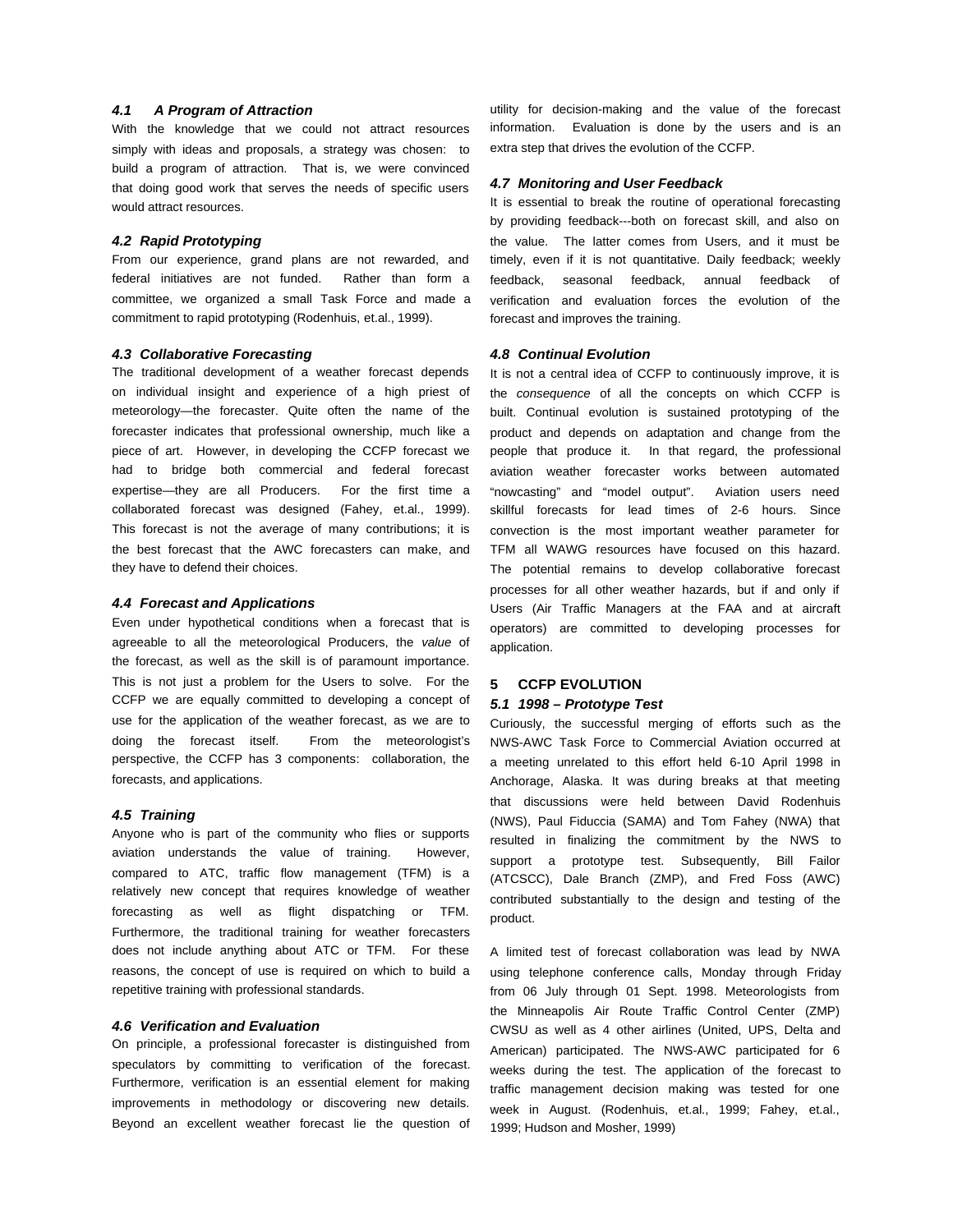The Forecast System Lab and NWA jointly developed verification procedures at this time also (Schultz and Hartsough, 1999).

#### **5.2 1999 – Prototype**

The NWS-AWC began chairing the collaboration process. What was now being called the CCFP was produced 2 times per day, at 15 and 19 Universal Time Coordinated (UTC) and valid 1, 3, 5 hours and 3, 5, 7 hours respectively (Fike, 2000).

### **5.3 2000 – Launch Operational Production**

The CCFP had become an operational 16-hour per day product for 7 months (April - October). The FAA provided the NWS-AWC with resources for 3 meteorologist-forecast positions and NWS-NCEP committed another 2 positions to support CCFP production. A User Needs Analysis was completed by the FAA and delivered to the NWS (ARS 2000). An evaluation of participation in the Weather Chatroom was initiated, and the first Technical Briefing for training users was developed by AvMet Applications under contract to FAA, ARS organization.

## **5.4 2001 – Improve Training**

In 2001 the production was expanded to 24 hours. Six times per day (every 4 hours) a suite of 3 CCFPs valid 2, 4 and 6 hours were produced. The forecasting season continued to run for 7 months (Apr. – Oct.). A training module was revised and distributed and the FAA's 2<sup>nd</sup> User Needs Analysis was produced (ARS, 2001).

#### **5.5 2002 – Increased Frequency (12 / day)**

The CCFP forecast season was started 1 month earlier (March - October) for a total of 8 months. At this same time a CCFP Project Team under the sponsorship of CDM was established. One of the first requests of the CDM users was to provide an updated CCFP prior to each Strategic Planning Team telcon (every 2 hours). In the face of significant resource issues by mid-summer (July 2002), the frequency of CCFP forecasts was increased from 6 per day (every 4 hours) to 12 per day. As part of this same effort, in July 2002 the NWS suspended the outlook section of the Convective SIGMET and the CCFP took its place. In 2002 the first formalized Statement of User Needs was prepared by the FAA, Memorandum dated 6/27 by ATT-100.

#### **5.6 2003 – Add Canadian Airspace**

The CCFP Project Team was established permanently as the Weather Applications Work Group (WAWG) of CDM. The CCFP was expanded to cover eastern Canada south of 48 deg. North latitude, between Minnesota and Maine. As a result of CCFP expansion, NavCanada began participating in the WAWG. An ATCSCC Training Department representative was also added to the WAWG. The Statement of User Needs (WAWG, 2003) documents other changes for 2003 which include: the forecast object (convection) and the forecast criteria were more clearly defined; "probability" was redefined as forecaster confidence; the forecast frequency was reduced 12 to 11 per day to allow for more efficient production by AWC; training graphics were upgraded; and Operational Feedback Reports were initiated.

#### **5.7 2004 – Added Verification Needs**

The Statement of User Needs (WAWG, 2004) clarified forecast "tops" in relation to radar echo heights and added a future expectation to examine forecasting and verification of tops. Verification of the concept of forecast consistency was added (in addition to accuracy and precision). In addition 3 tools for active training were developed and distributed.

#### **5.8 2005 – More Intuitive Graphics**

The first substantial change in product format is anticipated for 2005: 2 colors representing confidence. and 3 "fills" representing coverage (See Figure 2)

#### **6 EXPECTATIONS**

Several developments will affect extended range forecasting in the next few years. First, there are encouraging results from Evans, et.al. (2002) that CIWS will be able to provide skillful forecasts out to 2 hours. Those results, like those from NCWF (Megenhardt and Mueller, 2002) depend on extrapolation of the position of current radar (filtered) observations. Their skill at the 2-hour leadtime will be rigorously compared with the CCFP at the same lead-time.

Second, numerical weather prediction models, especially the Rapid Update Cycle (RUC) model (Benjamin, et.al., 2002) show real promise for use in the CCFP forecast. However, the RUC will only change the forecast method, not the collaboration or application that will continue to be an essential element of extended range forecasting. This transition will enable the meteorologist to redirect efforts toward quality control and potentially also, the application component.

Third, weather forecasters universally desire to express their forecasts uncertainty in terms of probability. This term is distinct from the current parameter used in CCFP, confidence. The difference is the result of some extra effort that should not be taken for granted: 1) conducting independent verification, and 2) changing the forecast to conform to the verification results. Before aviation weather forecasts become probabilistic, the Producers must work with the Users to solve an additional problem: How should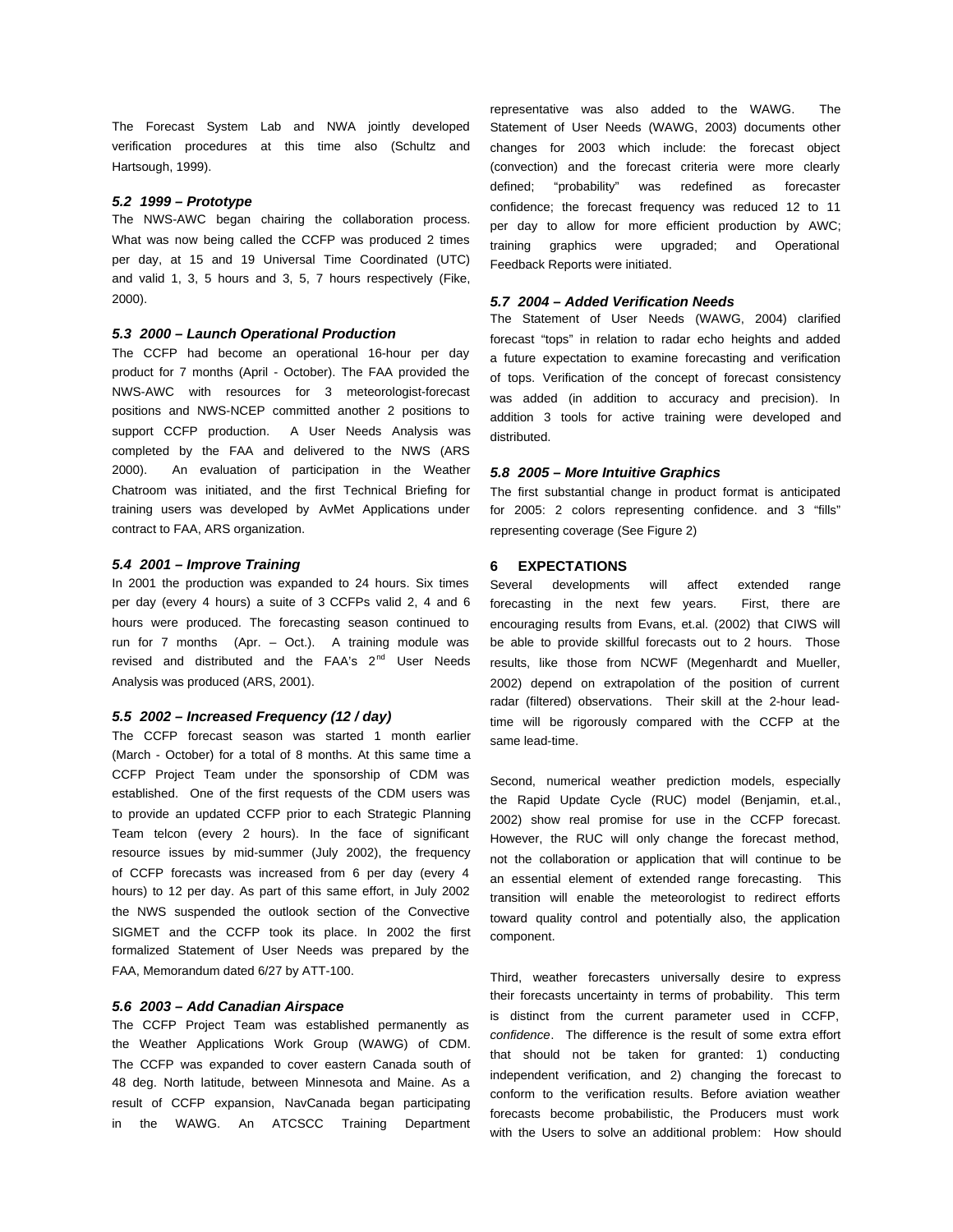the probabilistic forecasts be applied to deterministic strategic traffic management and tactical adjustment?



Figure 2 – 2005 CCFP prototype for more intuitive graphics on the FAA's Traffic Situation Display (TSD).

Exploring this third issue further, it is important to note that currently the application of the CCFP to produce a strategic plan for TFM is exclusively the role of the Air Traffic Managers. And due to both perceived and actual limitations to the CCFP, strategic plans for the 4-6 hour time period are often not developed. Future increases in CCFP skill will result in the potential for more frequent application. Before more vigorous applications can be realized, the WAWG has recommended that thresholds for likelihood of occurrence (probability) cross referenced with potential impact to the NAS be developed jointly by the meteorology and ATM communities (WAWG, 2004c)

Fourth, users have identified 3 CCFP variables that need to be displayed graphically: coverage, forecaster confidence and tops. Coverage has been provided graphically since 1998 and it is anticipated that a graphical depiction of forecaster confidence will be added in 2005. This is also a convenient way of expressing probability information. The graphical depiction of the tops of the convection will also need to be addressed.

Fifth, meteorological verification of the CCFP, providing quantified measurements, is well developed. But evaluations of the value of the CCFP as it relates to the operation of the NAS are just beginning and only subjective to date. Quantified measurements, evaluating the value of the CCFP are needed. As a first step toward this goal, the WAWG has explored the concept of Convective Constrained Areas (CCA's), (WAWG 2003b & 2004b). Mahoney, et.al., 2004 describe current status of the effort. Additional work & funding is required to compare CCA's with flight track information.

In addition, when measuring the value of the CCFP, focus on addressing the perception that CCFP collaborators sometimes are influenced by traffic flow managers within their organization (FAA or aircraft operators) will be important in future evaluations.

Sixth, enhancements to the Collaboration process such as use of Internet for virtual meeting capability in addition to Internet chat are important.

Seventh, preliminary discussions have begun with some users regarding the need for more detailed, extended range forecasts for TFM strategic planning in the airport terminal area.

# **7 CONCLUSIONS**

The history of the development of the CCFP offers concepts that were used successfully to attract resources for the Producers and meet expectations (albeit imperfectly) of Users. As a consequence of these concepts, a continual evolution has occurred in the forecast content, collaboration, skill, value, and training. Moreover, the CCFP product has demonstrated 2 concepts for the first time: collaborative forecasting, and continual evolution of an operational product.

## **ACKNOWLEDGEMENTS**

The start of NWA meteorology's efforts with the CCFP concept began as a hallway discussion in the spring of 1997. Bill Leber, with his CDM perspective and in his endearing manner, insisted that convective forecasting for ATM purposes be addressed immediately. From a much broader perspective the authors want to acknowledge the joint efforts of a community of technical and scientific experts, operational forecasters and traffic managers, project leaders and supervisors—both within the commercial aviation industry, and at the FAA and the NWS—all who helped develop CCFP and sustain its evolution. We know who you are. We especially want to acknowledge the leadership of Jim Weatherly, CDM who provided resources early in the development of the CCFP. Sincere gratitude is also extended to the critics of the CCFP process. Your efforts have helped encourage continual evolution. You know who you are.